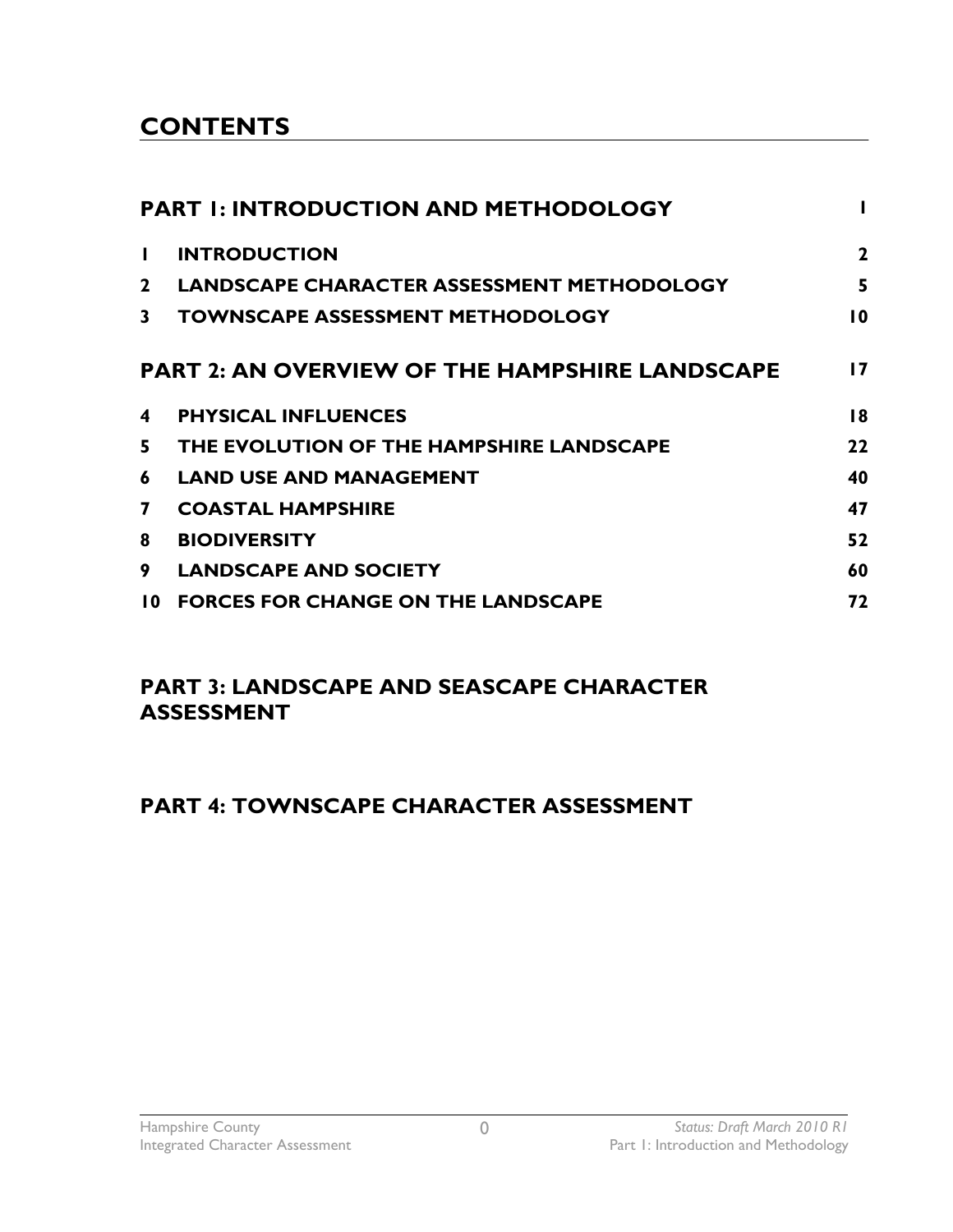# **PART 1:**

# **INTRODUCTION AND METHODOLOGY**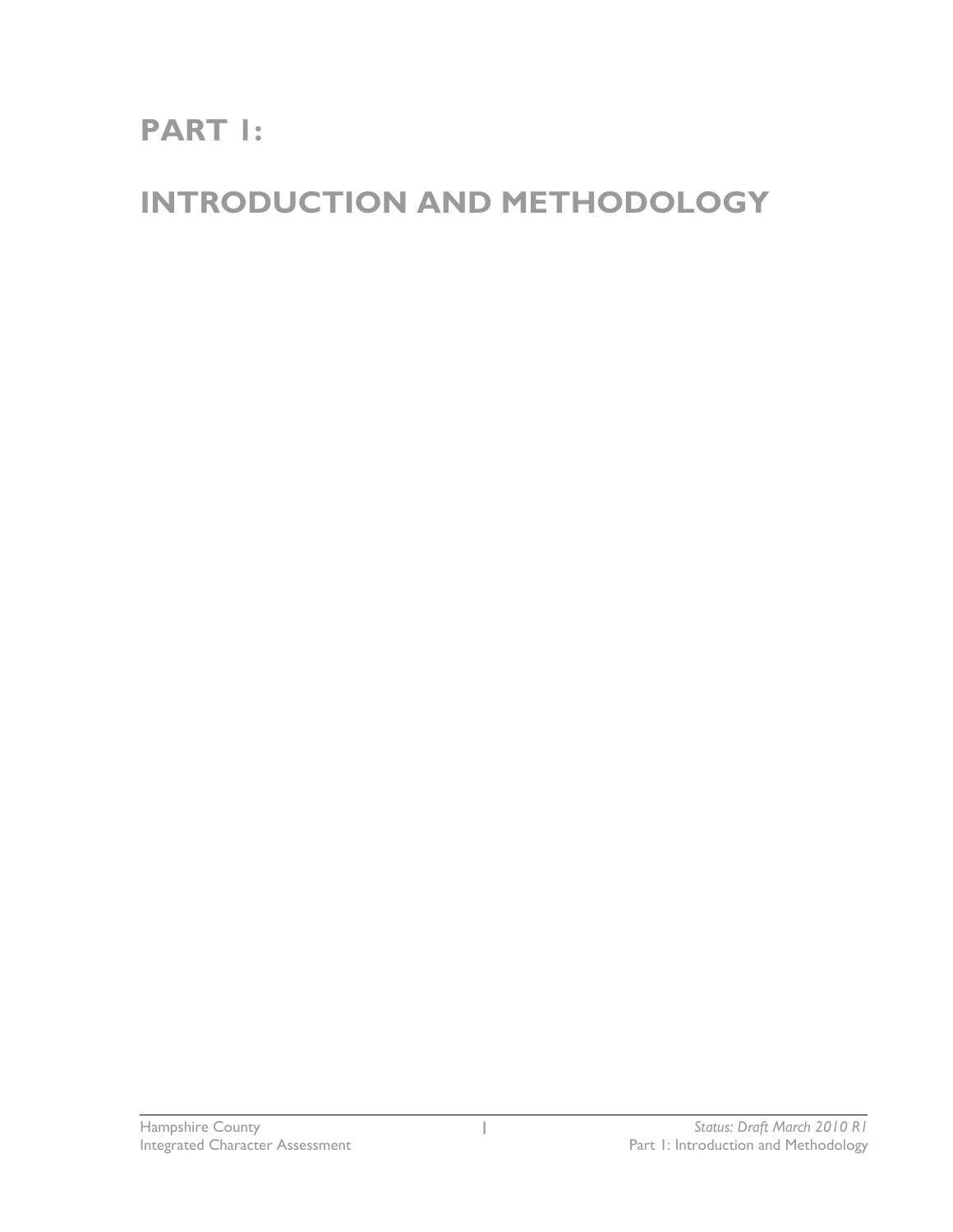## **1. INTRODUCTION**

### **1.1 Hampshire Landscape Assessment**

This document is the first of a suite of documents produced by the Landscape Planning and Heritage section of Hampshire County Council. The volumes are as follows:

- Integrated Character Assessment (this volume)
- The State of Hampshire's Landscapes, Townscapes and Seascapes (to follow)
- The Hampshire Landscape Strategy (to follow)

### **1.2 Why revise the Hampshire Character Assessment?**

The Hampshire Landscape: A Strategy for the Future (2000) was acknowledged at the time to be a forward thinking document, which has helped to shape policy and guide decision-making across the County. Ten years on, this revision will ensure that the latest guidance and best practice has been taken into account, so that Landscape Character Assessment continues to be relevant, and at the heart of land-based decision-making. In particular the following changes have been made:

- Integration of landscape character assessment and townscape character assessment, bringing the document into line with the European Landscape Convention, which makes it clear that landscapes do not stop at urban boundaries.
- Better integration of coastal landscapes or 'seascapes'
- Use of improved datasets and GIS technology enabling better analysis of this information, including the Hampshire Historic Landscape Characterisation and detailed GIS datasets on soils, geology and Phase 1 Habitat Survey.
- Better use of local evidence, as all Boroughs and Districts now have landscape character assessments. Some broughs and Districts are also are producing or are in the process of producing townscape assessments.

## **1.3 Uses of the Integrated Character Assessment**

Applications of the Character assessment are many and varied, and include:

- Manual for Streets: A companion Document
- Strategic land use planning
- Green Infrastructure planning
- Farm agri-environment plans
- Development Control work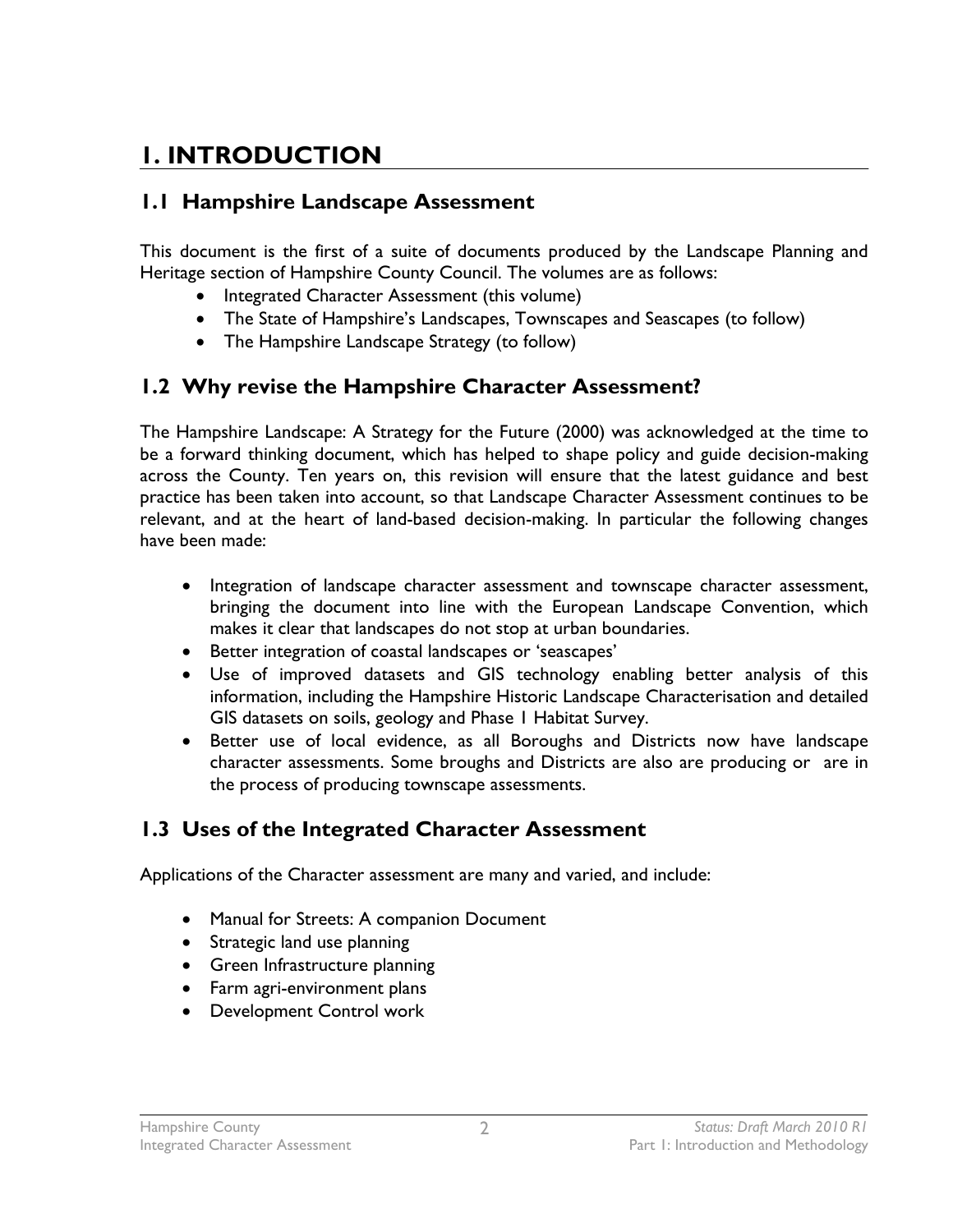## **1.4 The need for County and local level assessments**

Each of the Boroughs and Districts of Hampshire have undertaken landscape character assessments, but a County assessment is valuable because:

- Local assessments do cover the County, but have been undertaken at different scales and grains, using slightly different methodologies.
- The County assessment gives a consistent approach to characterisation across Hampshire. This is important for large scale and strategic place shaping work.
- For projects which cross administrative boundaries within Hampshire the assessment provides a consistent reporting framework and style.

A good example is where it provides a spatial reporting framework for regional and sub regional green infrastructure planning work. Another aspect we wanted to tackle was characterisation of settlement which was not included in the 2000 assessment. 23 of Hampshire's larger settlements have been assessed. The character of settlement pattern and form was assessed within the landscape character area descriptions. The addition and integration of settlement characterisation gives a spatial context for urban place shaping like the implementation of Manual for Streets across Hampshire's towns. The Countywide assessment gives a consistent information base for a range of applications.

Essentially, this work is intended to be complimentary to District and Borough assessment work. It can be used when a more strategic and large scale framework is required. Information can also be drawn from both level assessments to inform place shaping. It is important to discuss with the local authority which assessment should be used as the primary reporting framework for particular planning and land management work.

## **1.5 Structure of the Report**

- Introduction and methodology statements
- Overview of the Hampshire Landscape
- Generic Forces for Change
- Landscape and Seascape Character assessment 63 Landscape Character Areas (LCAs) and 24 Landscape Types (LCTs)
- Townscape character assessment 23 settlements. There are 30 Townscape Types (TCTs).

## **1.6 Character Assessment Team**

The project was a joint initiative by HCC officers and external consultants. This was a successful blend local expertese and best practice and latest approach to characterisation. The Hampshire County Council staff comprised staff from the Landscape Planning and Heritage section lead Linda Tartaglia-Kershaw. David Carman was the project manager. The consultant manager was Mark Wilson, (landscape architect / planner), who was responsible for day-to-day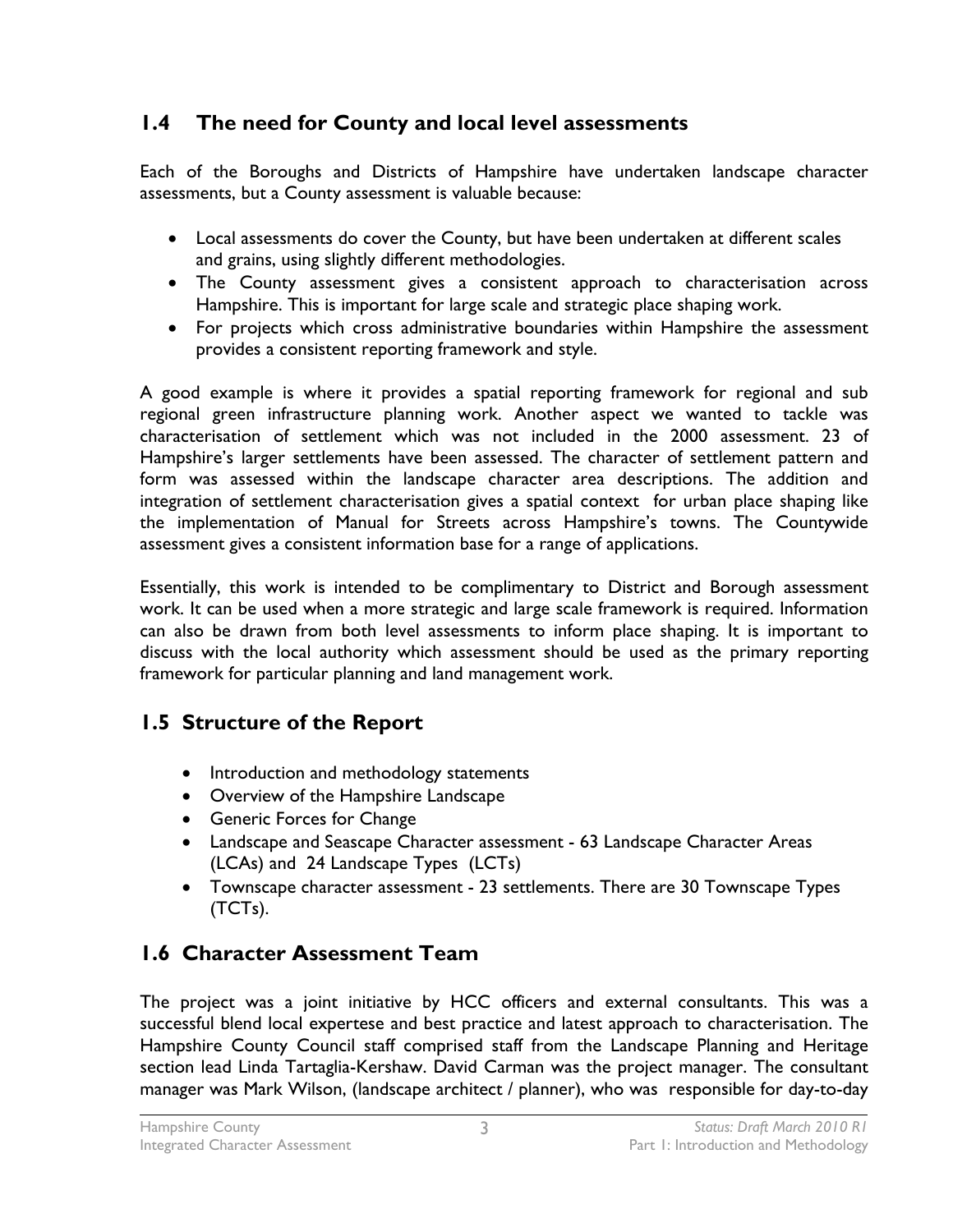liaison with the consultants and writing of part of the landscape character area and types descriptions / evaluations. Other team members (steering group) included: Vicky Fletcher (Land Management Planner) – managed ecology matters and production of overview, David Hopkins (Head of Archaeology - lead on historic advice ), Mike Clark (Conservation officer - historic built environment advice), Peter Atkinson (Historic Parks and Gardens). The consultants for the project were, Alison Farmer Associates who were involved in the characterisation process and the writing of the assessments and evaluations. Forum Heritage who produced the townscape assessment. Countryscape (Ecological consultants) and Geodata Institute at Southampton University (GIS consultants).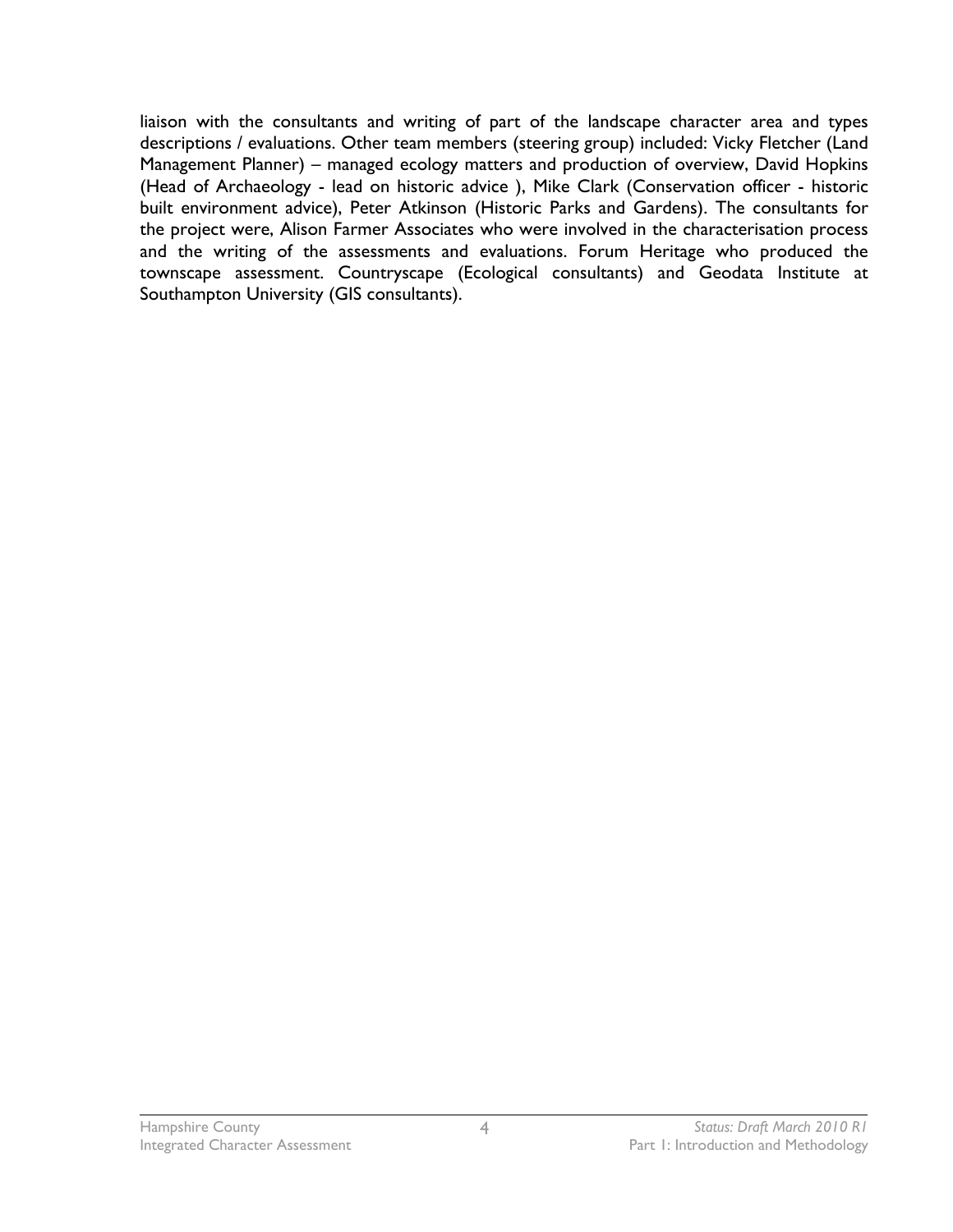## **2. LANDSCAPE CHARACTER ASSESSMENT METHODOLOGY**

## **2.1 Introduction**

The study follows the accepted method for landscape character assessment as set out in the 'Landscape Character Assessment: Guidance for England and Scotland' published by the Countryside Agency and Scottish Natural Heritage in 2002 and subsequent topic papers. This assessment has followed best practice: it is spatially integrated with the built environment, and includes settlement pattern character and assessment of Hampshire's larger towns. We have also characterised the marine environment to produce seascape character areas (SCAs).

The assessment represents best practice and an innovative approach through:

- Integration of Borough and District character assessments with, as far as possible, County types and character areas (figure2.1).
- Spatial integration and best fit with adjoining County assessments.
- A holistic and multi layered approach to characterisation; drawing on a raft of GIS information and interpretation of the most dominant and character influencing themes (figure2.2).
- Integration and input from a number of specialists both from within the County Council and external experts from the fields of historic environment, ecology, geology rural landuse/socio economics, urban design and the built environment.
- Production of an interactive map based web resource.
- Creating a flexible spatial framework with the ability to group up types and character areas for broader classification.

The process of characterisation is summarised in figure 2.3. The first exercise was to determine an appropriate scale for the type and character areas. We wanted a flexible spatial framework that was between the regional (joint character areas) and local scale (Borough and District assessment). The HCC Landscape Character Assessment in 2000 had large scale character areas made up of component landscape types. A lot of the applications we want to use the assessment for require a finer grain view of the landscape but not as detailed as most of the Borough and District assessments. We also wanted the option of using a framework of the scale that the original County assessment provided. Therefore the 2010 assessment character areas and types have the potential to be grouped up.

## **2.2 Characterisation**

The first stage was the development of the landscape types. This involved analysis of the Borough and District assessment approaches and looking at equivalent types and grouping up of local level types. In conjunction, GIS data sets were layered and organised into a hierarchy of importance in determining the landscape type (figure 2.2). The individual types are defined by different combinations of these layers and their differing strengths of influence. For example the Major Scarp and River Valley Floor landscape types are most influenced by geophysical factors,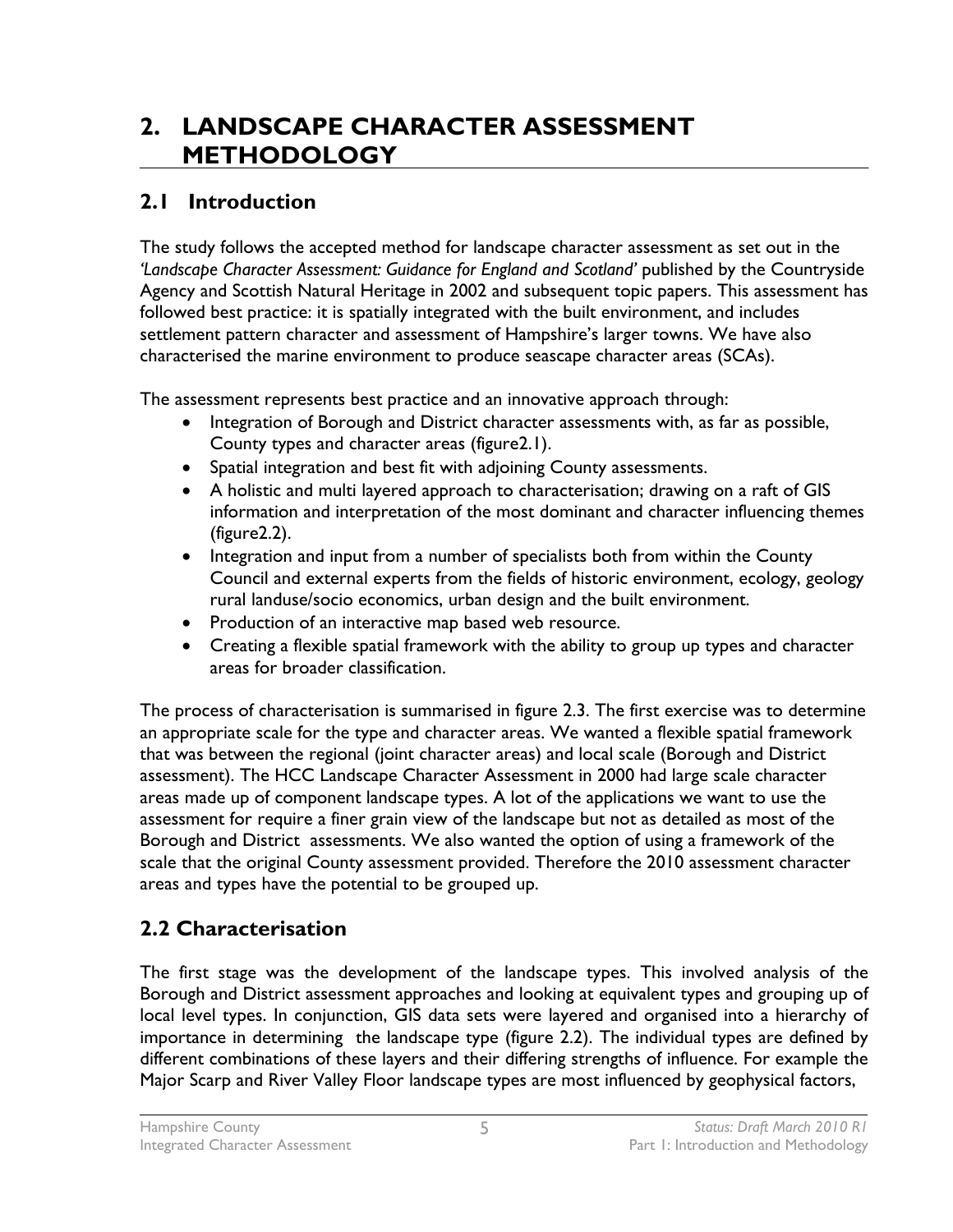

**Figure 2.1: Borough and District Landscape Character Areas**

| <b>GEOLOGY</b>                       | <b>SOILS</b>     | <b>TOPOGRAPHY</b> | <b>LANDCOVER</b><br><b>PATTERN</b> |
|--------------------------------------|------------------|-------------------|------------------------------------|
|                                      |                  |                   |                                    |
| OS 1:25000                           | <b>HISTORIC-</b> | <b>SETTLEMENT</b> | <b>HABITATS</b>                    |
| (modern & historic) particularly HLC |                  |                   |                                    |
|                                      |                  |                   |                                    |

**Figure 2.2: Primary GIS information; layering and combining the information and deciding the level of dominance of each on determining landscape types and character areas is a key task of the assessment.**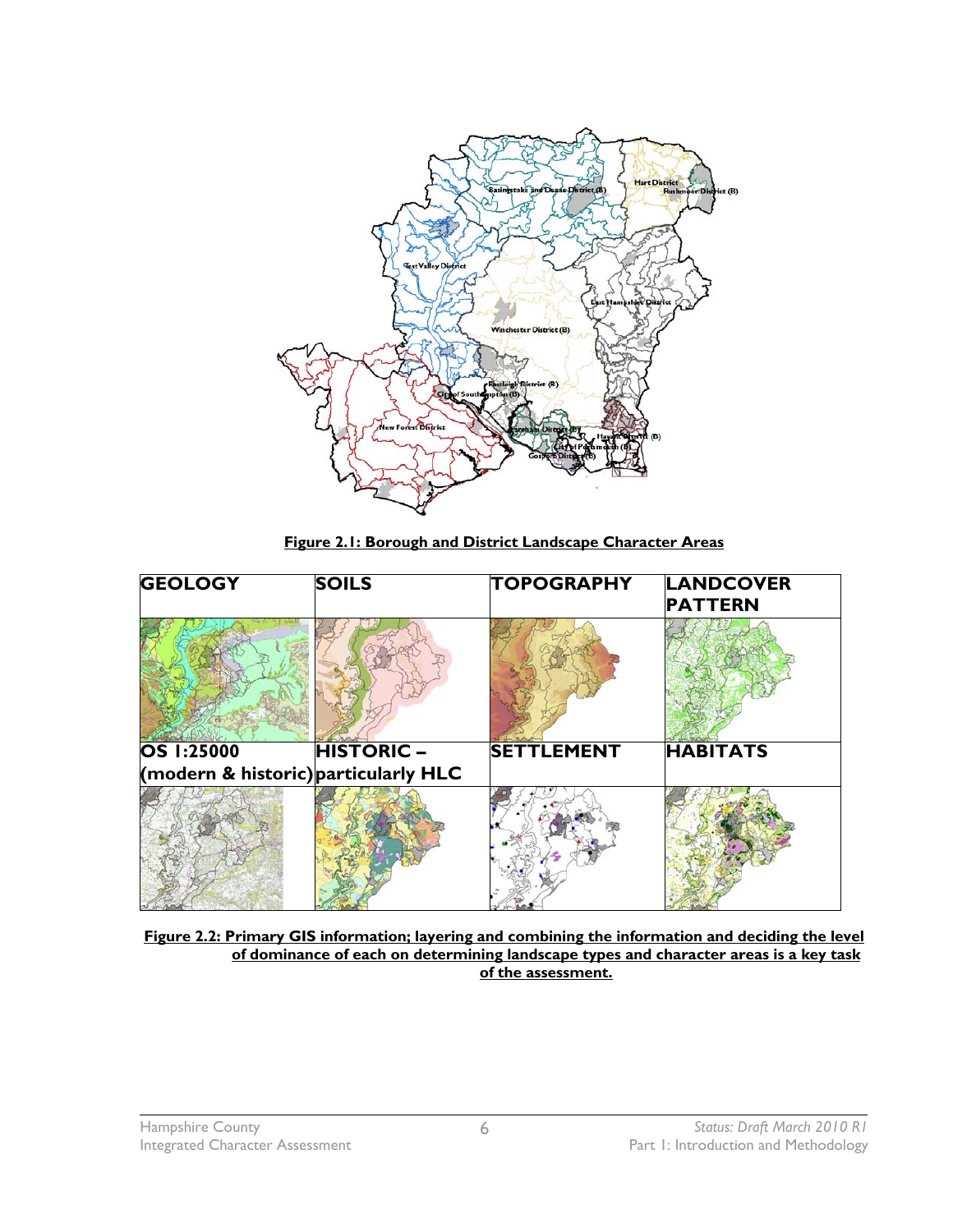whilst the lowland mosaic types are more readily defined by soils and patterns of vegetation. The landscape types profiles set out the generic characteristics. Variation in scale is an important defining factor between different downland and lowland mosaic types, which are influenced by field and woodland size and topography. The variation in the method for defining the types boundaries between different local authorities necessitated the approach of drawing boundaries which were consistent across the County. 1:25 000 OS base mapping was used and boundaries generally follow features that can be seen on the ground. Many GIS datasets were used in the characterisation process and a comprehensive list is in the appendix.

The landscape character areas are combinations of the County landscape types rather than subdivisions of large-scale types as in some landscape assessments. This approach is most appropriate for the Hampshire assessment because of:

- The small scale nature of many of the landscape types.
- The historical land management connections between types such as enclosed and open landscapes which combine to form an area of distinct character.
- The visual connections / envelopes across different types.
- The fact that Hampshire has closely spaced major river valleys which divide up the landscape, making large east/west character areas inappropriate.

The river valleys, for example, were defined by break in slope and perception of whether you are in or outside the valley and not by extent of landscape type. The seascape areas were defined on broad changes in use (for example recreational boating or commercial shipping) and changes between estuary or harbour and more open sea. Reference is made in the descriptions to the component County landscape types as well as the component Borough and District landscape types. There is a statement of the similarities and variation with the local level assessment LCAs which are typically but not always grouped up to form the County LCAs. The local and County descriptions are compatible although there may be variation in the boundary mapping for reasons already described.

## **2.3 Making judgements**

Following the characterisation stage judgements are made about the character areas, as follows:

- Key Qualities: positive characteristics which are fundamental to character, structured by theme i.e. historic, biodiversity, experiential and visual.
- Force for Change: that could have an impact on the key qualities of a character area.
- Threats: aspects which have and are likely to have adverse impacts on the key quality.
- Opportunities: suggesting links to other strategies and plans and possible actions which will benefit the key quality.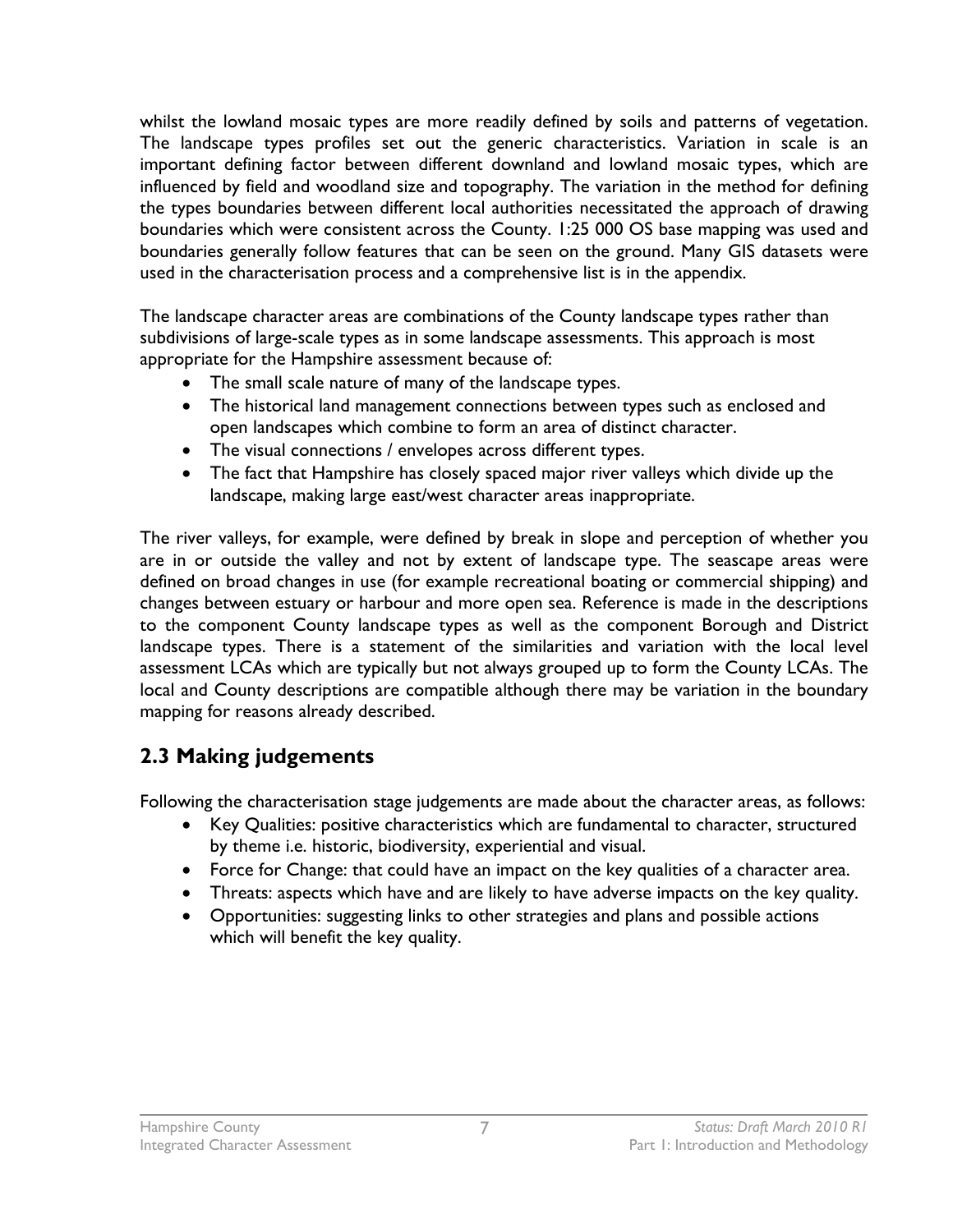

**Assessment: Process.**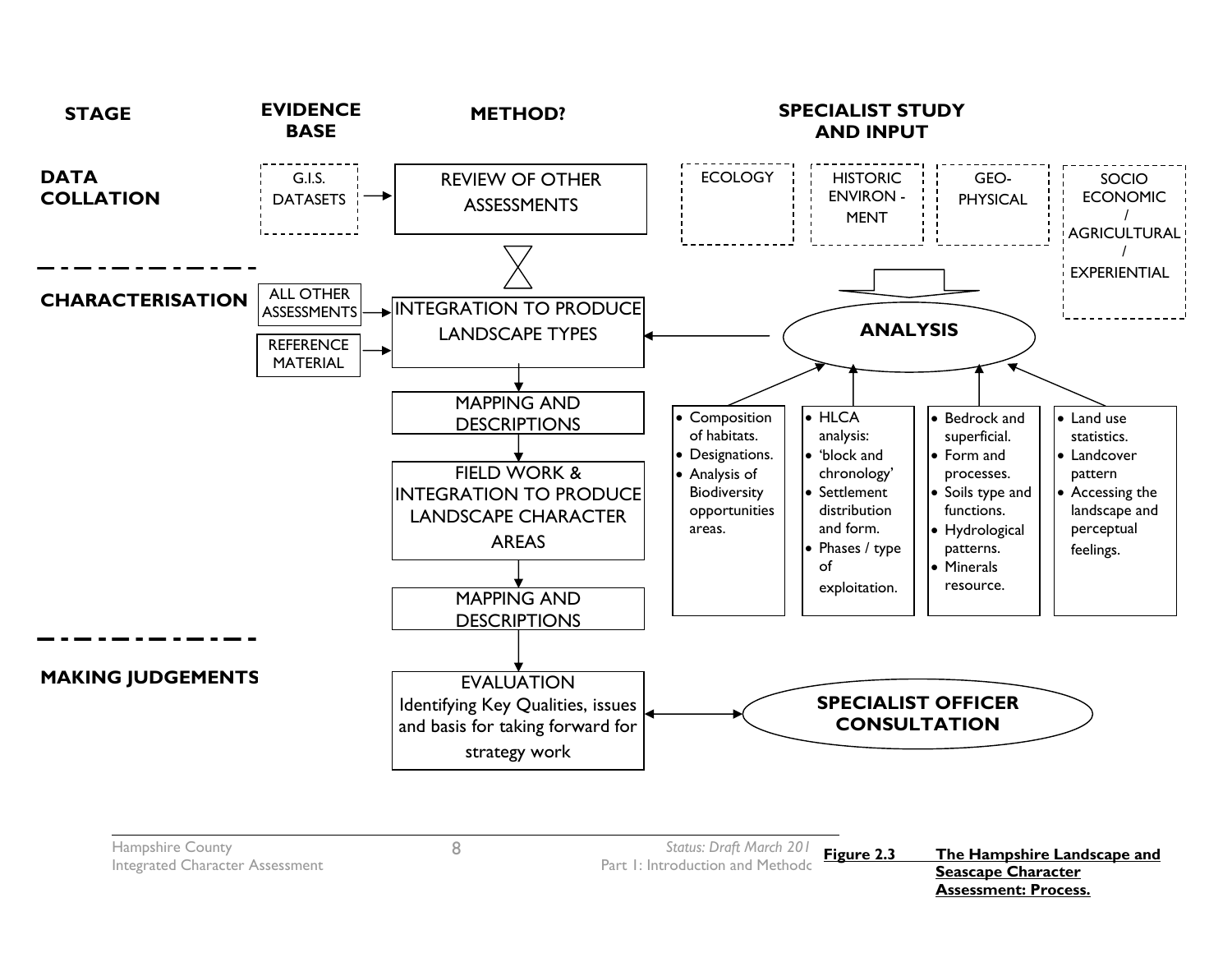The identification of key qualities is a distillation of positive and defining attributes which contribute to local distinctiveness. They include both important pervasive aspects like international habitats and features such as important historic sites and the contribution they make to the landscape character. Distilling such key qualities requires value based judgements to be made although the qualities are measurable and will help give direction to the landscape indicators and monitoring work in the State of Hampshire's Landscapes, Townscapes and Seascapes volume.

Forces for change relate to both current and possible future change. They are selected from a series of generic forces which are then made relevant to each character area. The most influential forces for change are identified for each key quality. This will again help in targeting the monitoring work more effectively in a future Landscape Strategy.

The possible changes to key qualities as a consequence of threats and opportunities are then explored. These are derived from local level assessments and other strategies and initiatives which are perceived to have the most effects on landscape. The opportunities are not prescriptive or specific actions but highlight where there could be links with other strategies, land management planning and land us planning work.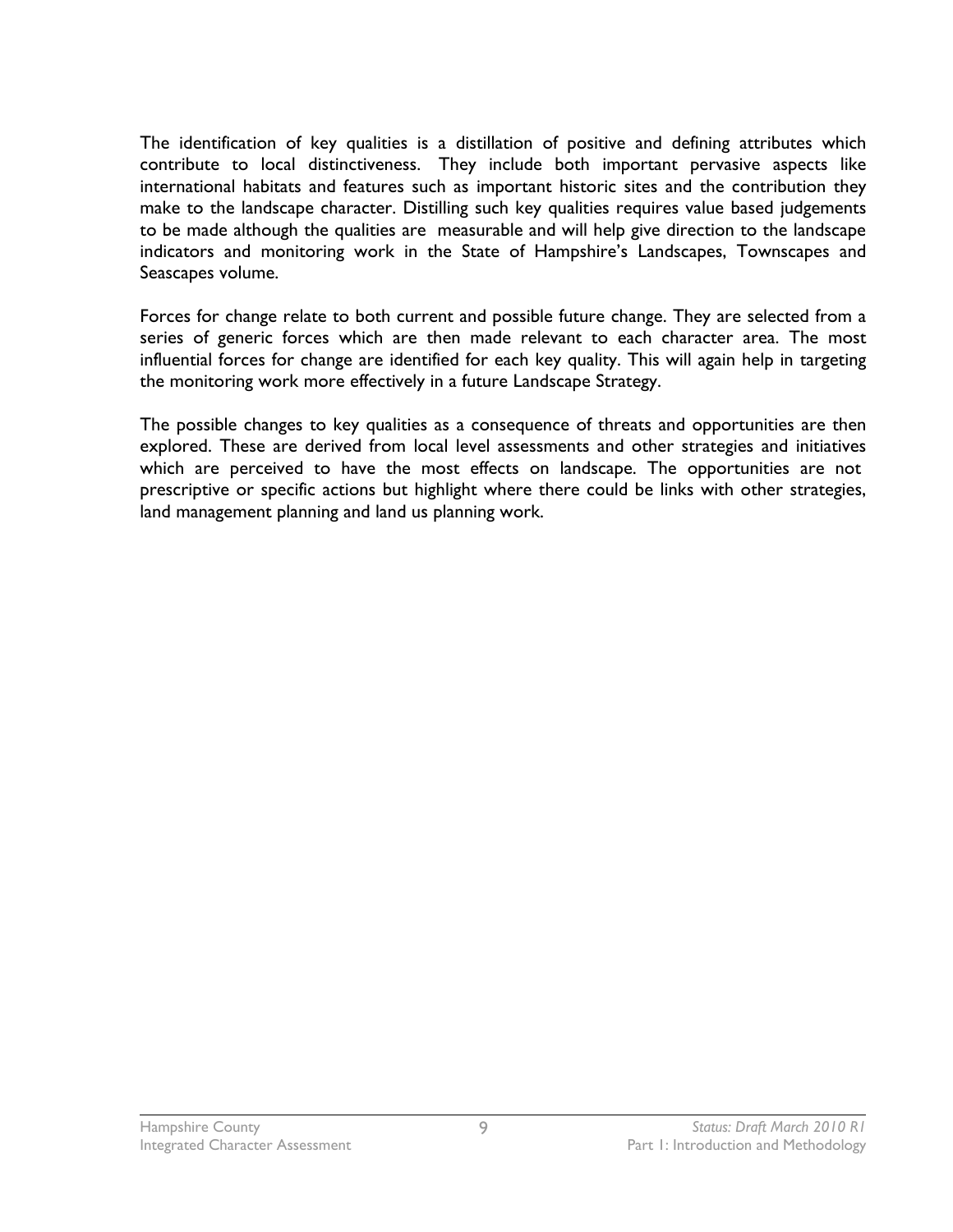## **3. TOWNSCAPE ASSESSMENT METHODOLOGY**

## **3.1 Introduction**

The characterisation of the urban areas of Hampshire is intended to complement and sit along side the landscape characterisation work. These are seen as complementary exercises and share the same aims of furthering the understanding of the character of Hampshire in its entirety.

This work develops upon methodology developed by English Heritage and others and combines a series of indicators developed through work on The Lincoln Townscape Assessment, the work on rapid character assessment in *Character and Identity: Townscape and Heritage Appraisals in Housing Market Renewal Areas* (English Heritage and CABE, 2008), and *By Design Urban Design in the Planning system: towards better practice*, (CABE, 2000). Throughout this work over the last decade, quickly and clearly identifying the distinctiveness of locality has been a key aim in the re-establishment of urban design principles in the planning system. This has been embedded into national planning policy guidance, most notably Planning Policy Statement 1 and has been the catalyst for evidence based policy development through the Local Development Framework led by authorities such as Hampshire County Council.

This urban characterisation work builds on the first of the seven objectives of urban design, as defined in *By Design*; that of identifying the character of a given area, which is defined as a 'place with its own identity'. Further:

*'To promote character in townscape and landscape by responding to and reinforcing locally distinctive patterns of development, landscape and culture.'*

The methodology also builds on the Building in Context Toolkit (English Heritage) which also advocates the rapid assessment of character in order to provide an understanding of context, be this for single buildings or large urban extensions, particularly to areas of high sensitivity. In addition, English Partnerships and The Housing Corporations *Urban Design Compendium* (Llewelyn-Davies 2000) provides a comprehensive inventory of issues relating to character appraisal, much of which has formed the basis for headings found in the town and conurbation studies.

## **3.2 Approach**

The Hampshire Townscape Assessment was a largely desk-based project which consisted of three principal tasks:

- An historical appraisal of the urban areas;
- Mapping of Townscape Character Types (TCT);
- An assessment of the character of the townscape and identification of Townscape Character Areas (TCA).

### **3.2.1 Historical Appraisal**

A short background to each of the urban areas within the study has been produced to set out the topographical setting of the area and to briefly describe the evolution of the urban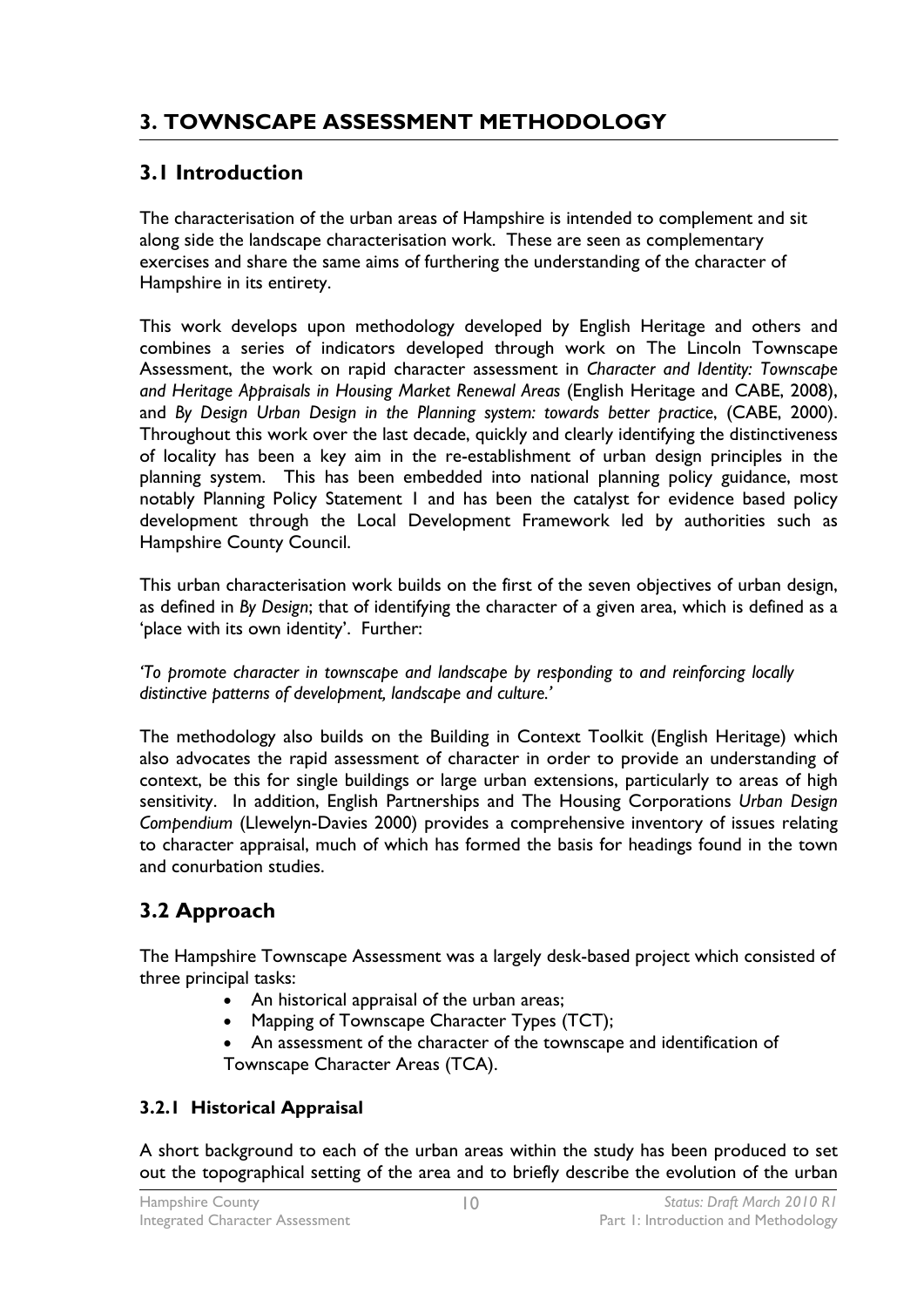area. This section is not intended to be a definitive history for each settlement but aims to identify and understand the origins and key phases and drivers of the development and expansion of the urban area.

The principal sources for this section were:

- Extensive Urban Survey reports, where available
- Victoria County History
- Historic map sources
- Local history publications and reports

### **3.2.2 Mapping of Townscape Character Types**

Within an urban area there will be groups of buildings or areas that will share similar qualities through factors such as their form, date of development, materials or use. In total, a possible 32 Townscape Character Types (TCT) were identified and mapped across the urban areas.

Modern OS Mastermap provided the base-line mapping and compared against the four epochs of historic OS 6" (1:10560) mapping dating from 1870 to c.1940 to identify areas of development in accordance with the TCTs. The TCTs were then mapped in GIS. Generally the scale of data capture was in the region of 1:2500 – 1:3000. To enable the production of an illustration of the various phases of development, each TCT was also assigned a phase code ranging from Medieval to Post WWII.

To assist in the identification of TCTs aerial photographs available on Bing ([www.bing.com/maps](http://www.bing.com/maps)) which also has oblique photographs for many of the urban areas within this study. Centremaps / Blom Urbex supply oblique aerials under licence, which were used to illustrate the reports. It should be noted that this was not a building-bybuilding assessment but an attempt to capture the broad character of the built environment across the urban area. Therefore, there will invariably be buildings of an earlier or later date in some TCTs where the majority of buildings fall into the TCT classification. However, where there are areas of development markedly different in character from the surrounding, for example, flat blocks within areas of traditional residential housing, the flats were identified as a separate TCT even where there was a single block.

With respect to open spaces within the urban areas, these were classified after reference to the typology set out in the Urban Green Spaces Taskforce report *Green Spaces, Better Places*  (2002).

The 32 TCTs identified and their characteristics are described in Appendix  $*$  together with details of the phases assigned to the various periods of development:

### **3.2.3 Assessment and identification of Townscape Character Areas**

The production of TCTs for each area formed the framework for initial analysis of the urban areas with the identification of Townscape Character Areas also utilising existing landscape character assessments (which include urban areas) for example, those of Havant, Fareham, Gosport and Eastleigh which provided background information for the analysis. Conservation Area Appraisals, Village Design Statements and Parish Plans, where available,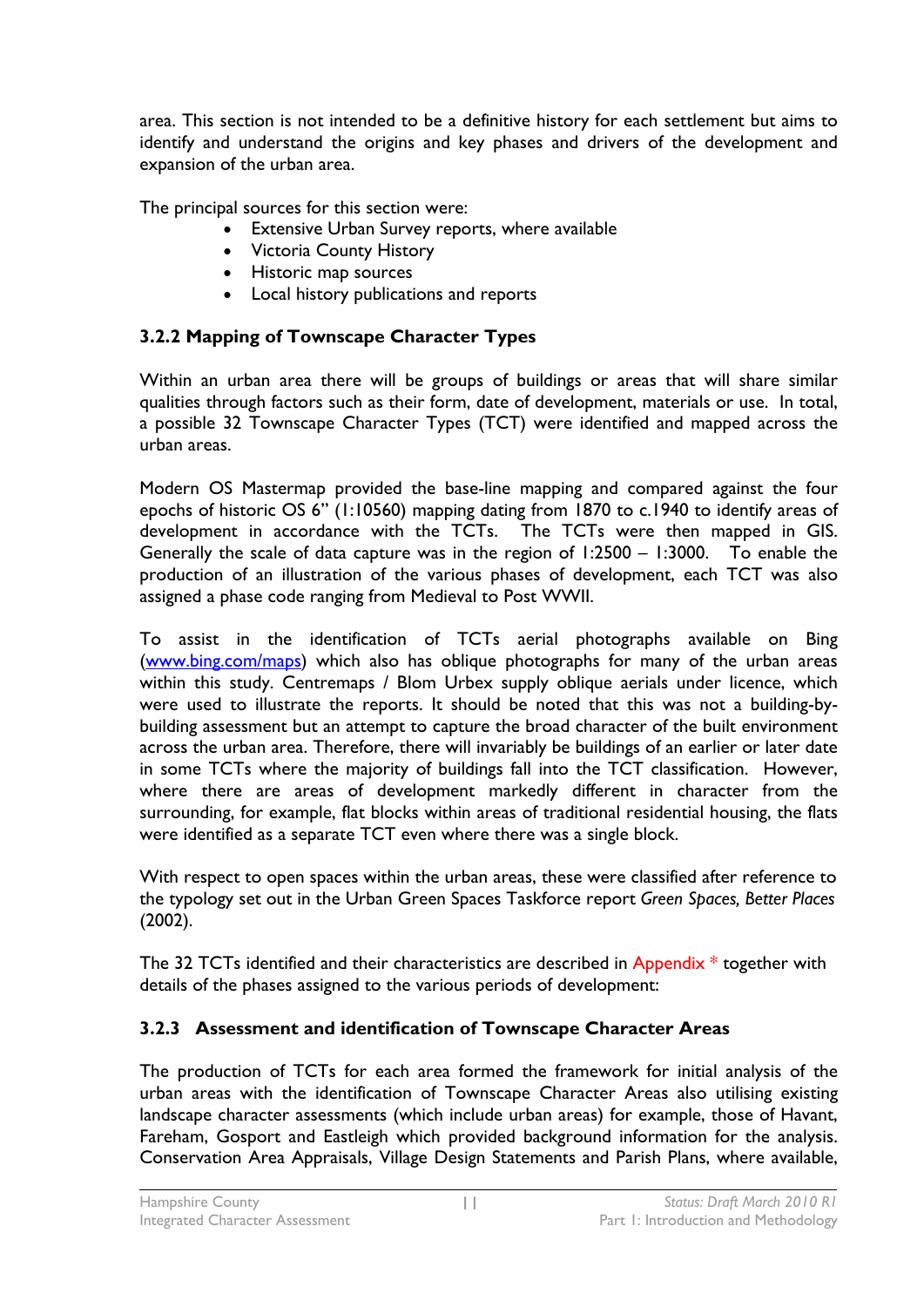have provided further valuable information. In addition, statutory listed buildings, particularly groupings of buildings, Scheduled Ancient Monuments, designated conservation area boundaries combined with any published character appraisals of the areas and the English Heritage Register of Parks and Gardens and the Hampshire Register of Parks and Gardens were reviewed to provide an initial appreciation of the designated and published sources.

Further desk-top based work, focusing particularly on the use of aerial photographs and assessment of settlement pattern and density from figure ground type mapping established a draft series of TCAs. These character areas were reviewed by Hampshire County Council Officers and tested on the ground with selective site visits. All towns and areas were visited at least once. After discussion with Council Officers and site visits, the TCAs were amended as necessary.

The key aim of the definition of TCAs is to aid the understanding of place by grouping like with like or identifying where there is true diversity; this is also a characteristic. The consistent analysis of the indicators of character is essential in order that areas are assessed under the same criteria. This also provides a framework for the avoidance of general description which is not analytical. The following indicators form the basis for the analysis of TCAs:

- Context/setting
- Topography
- **•** Grain
- Layout
- Scale
- Density
- Building types
- Architectural qualities
- **•** Heritage Assets
- Period
- **•** Materials
- Uses (current and past where relevant)
- **•** Ownership
- Public Realm
- **•** Green Space and treecover
- **•** Connectivity

It should be noted that character areas must have some sense of a predominant indicator. This will vary, for example on a modern industrial estate; scale of buildings, materials and layout will be consistent and strongly defined. Architectural quality will vary considerably. Historic cores to towns will be strongly defined by grain, scale, architectural qualities and possibly materials. In some cases the latter may be very distinctive – for example, the survival of thatch buildings to the centre of Ringwood or the use of flint to parts of Winchester or Fareham.

Sub-areas have been defined to further help the understanding of what in some cases may be subtle but important differences. In the case of the residential suburb character areas to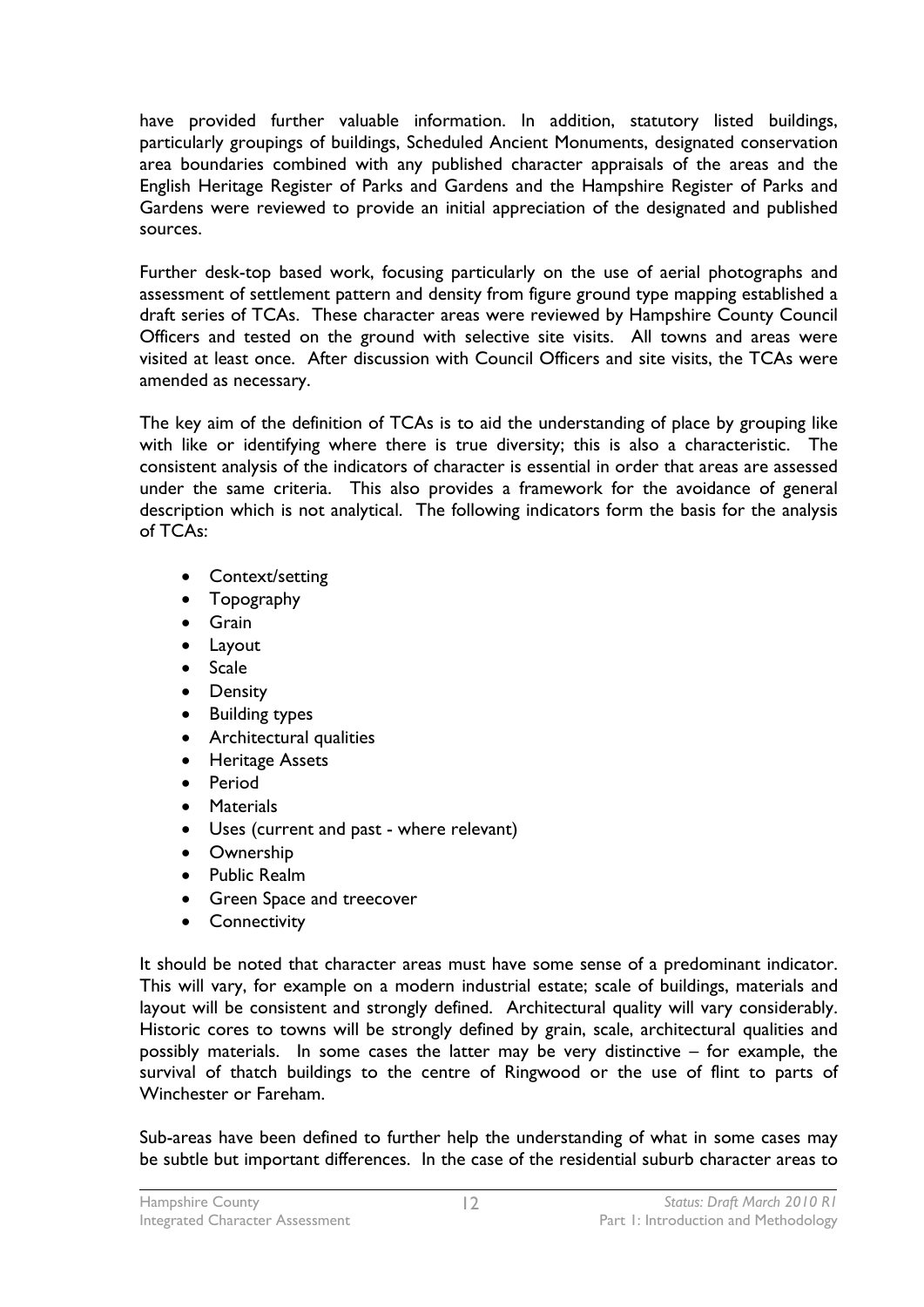each of the urban areas, the sub-areas often relate to a combination of period of development (mostly between immediately post-war to present day), density and layout. For example, the housing estates of the mid- to late 1980s and early 90s have a very distinctive and consistent almost pattern book scale and layout, with often only materials and topography distinguishing them from each other within and between separate urban areas.

There is a general pattern to character areas within urban areas. They invariably comprise the older established settlement cores (usually but not always designated conservation areas) and their expansion; the early suburbs to these cores, mostly Victorian and Edwardian but occasionally older, in the case of, for example, Winchester (College and Hyde) and Romsey (Middlebridge Street), further commercial centres, these can often be small but very distinctive areas such as Park Parade District Centre north of the historic core of Havant, industrial estates (these tend to be grouped as one character area but can be topographically split). These invariably share similar characteristics, but occasionally differ in scale and detailed use terms, for example light industrial, services and manufacturing to heavy industry. There is then usually the largest character area which comprises residential suburbs. These are occasionally defined as separate character areas where their character is so distinctive and well-defined. A good example of this is the North Fleet residential suburb, a designated conservation area (and so recognized locally for its quality and architectural and historic character) which forms a separate character area. There are some areas of high quality which possibly fall short of conservation area designation but nonetheless are of high value as older urban areas; good examples are Lakewood Road, Chandlers Ford and Sleepers Hill, Winchester. However, in the absence of any recognized designation they have remained part of the main character area dealing with suburban residential development. Distinctions and particular qualities are summarized within the descriptions. In some cases the urban area has subsumed former rural settlement; villages, (Clanfield in Waterlooville/Horndean) hamlets (Pennington in Lymington) and once isolated farmsteads which may survive within the present-day townscape.

Some of the residential character areas within the urban settlements are particularly large. This is reflective of much of the trend within Hampshire and across the region and nationally of massive expansion of urban settlements in the mid- to late part of the twentieth century. However, its character is often shared across large areas and often between settlements with house types and layouts in particular, for example, the estates set out to the Radburn principles, seen across the urban settlements of Hampshire. The subareas reflect this and highlight patterns and periods of change on a strategic level across the County.

In the case of the residential sub-areas, the local name of the area is used wherever possible. If the area is not easily defined by local reference, a summary of its chief characteristics will be used, for example *large scale post-war expansion.* This, in itself, may often be an indicator of the identity of a place or area.

In all cases the decision to define a character area and sub-areas within these has been taken on analysis of the identified indicators, with consistency to predominant indicators being a key driver for definition; for example residential use. It is not divisive or based on a random sub-division of the urban areas. It is intended to aid understanding and provide a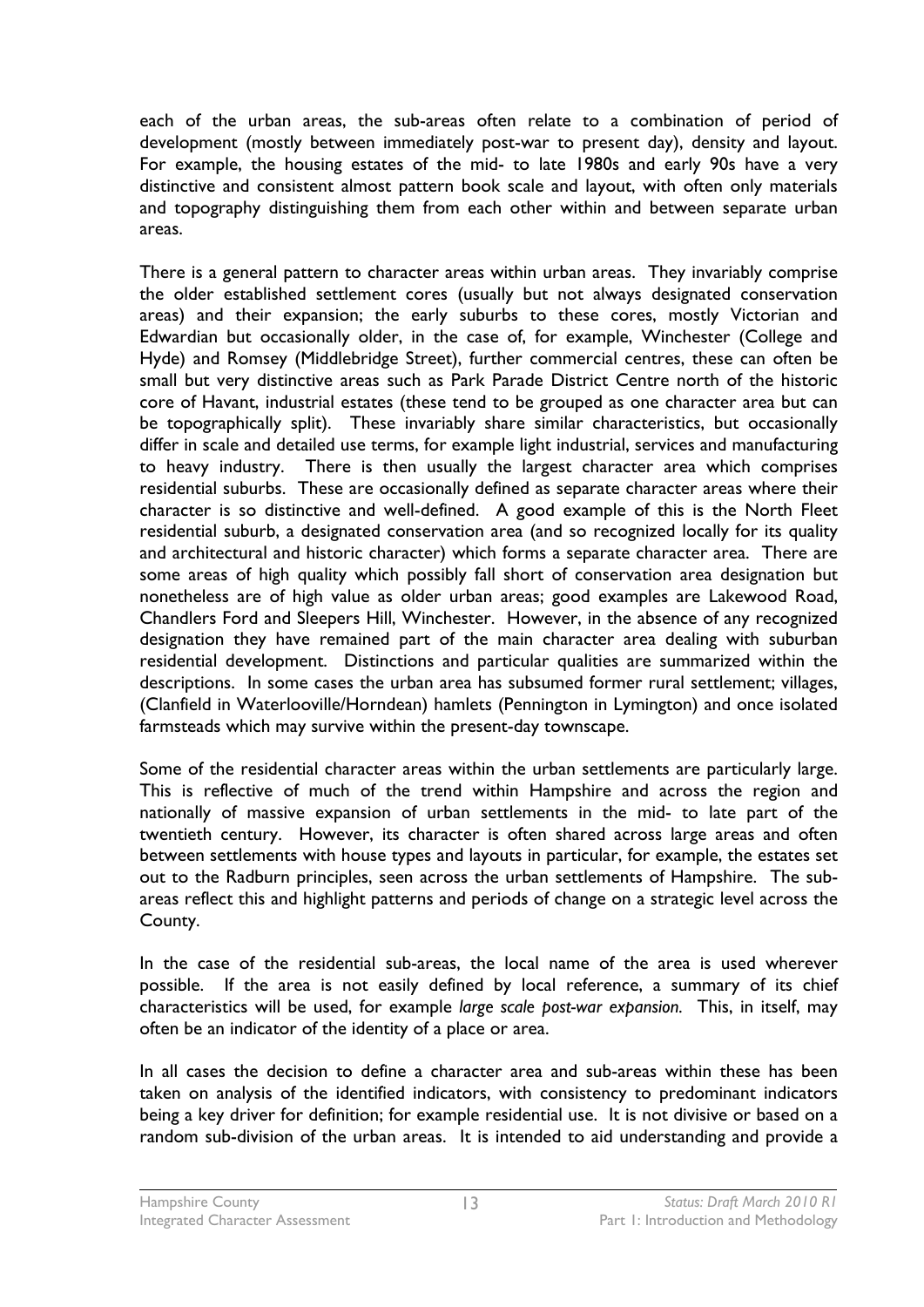framework for planning and informing potential change in or adjacent to these character areas.

There are instances where a sub character area occurs in different locations of the town. Essentially they share the same layout and development style characteristics. The different areas are identified by i, ii, iii etc. and below the key characteristics their geographical uniqueness and context is described. For instance a sub area adjacent to the coastline will have a very different feel to where it occurs inland adjacent to woodland.

### **3.3 Structure and content**

See main heading

### **3.3.1 Character summary and key characteristics**

Each of the TCAs have been sub-divided into headings. The following provides an overview of what information can be found under each heading and how this has been summarized.

#### *Character Summary*

The character summary is intended to provide an introduction to the description and give the reader an idea why it has been defined. The key indicators highlight and identify of the number and nature of sub-areas that are identified.

#### *Key Characteristics*

The key indicators for each character area and sub-area are summarized by ten bullet points. The bullet points relate to the main headings. Please note that some key characteristics summarise the main headings and some combine them. This is intended as a rapid summary for quick reference and should be read in conjunction with the main headings which provide a more detailed analysis. The main headings deal with some elements of the character area which are difficult to summarise effectively or in any meaningful way, for example the boundary and setting. The following summarises the key characteristics:

|           | Form/origins/reason for area/sub-area<br>A brief summary of the reason for definition, for example; Crescent of bungalows,<br>circa 1940s                                                                                                                                                          |        |
|-----------|----------------------------------------------------------------------------------------------------------------------------------------------------------------------------------------------------------------------------------------------------------------------------------------------------|--------|
|           | <b>Topography</b> (summary)<br>$\bullet$<br>See main heading                                                                                                                                                                                                                                       |        |
|           | <b>Plots</b> (part of layout and pattern)<br>$\bullet$<br>The size and shape of plots and the corresponding size, scale (usually expressed as<br>small, medium, large and occasionally very large houses) and type (for example<br>detached, semi-detached house/bungalow) of building on the plot |        |
|           | <b>Building lines</b> (part of layout and pattern)<br>$\bullet$<br>Where does the building sit on the plot? For example; to the back of pavement or<br>set back in small gardens with brick front boundary walls                                                                                   |        |
|           | <b>Materials</b> (part of buildings and materials)<br>$\bullet$<br>Summary of the predominant materials and any notable vernacular materials                                                                                                                                                       |        |
|           | <b>Scale</b> (part of layout and pattern and buildings and materials)<br>$\bullet$<br>The height of buildings, usually denoted in storeys                                                                                                                                                          |        |
|           | <b>Uses</b> (summary)<br>$\bullet$<br>See main heading                                                                                                                                                                                                                                             |        |
| Hampshi   | Trees and open spaces (summary of open spaces and biodiversity)<br>Degree of open space (usually green space) and degree and type of tree cover, for<br>example, tree-lined, sections of woodland, large specimen trees from a former<br>parkland                                                  |        |
| Integrate | <b>Public realm (summary)</b><br>See main heading                                                                                                                                                                                                                                                  | dology |
|           | <b>Access and connectivity (summary)</b>                                                                                                                                                                                                                                                           |        |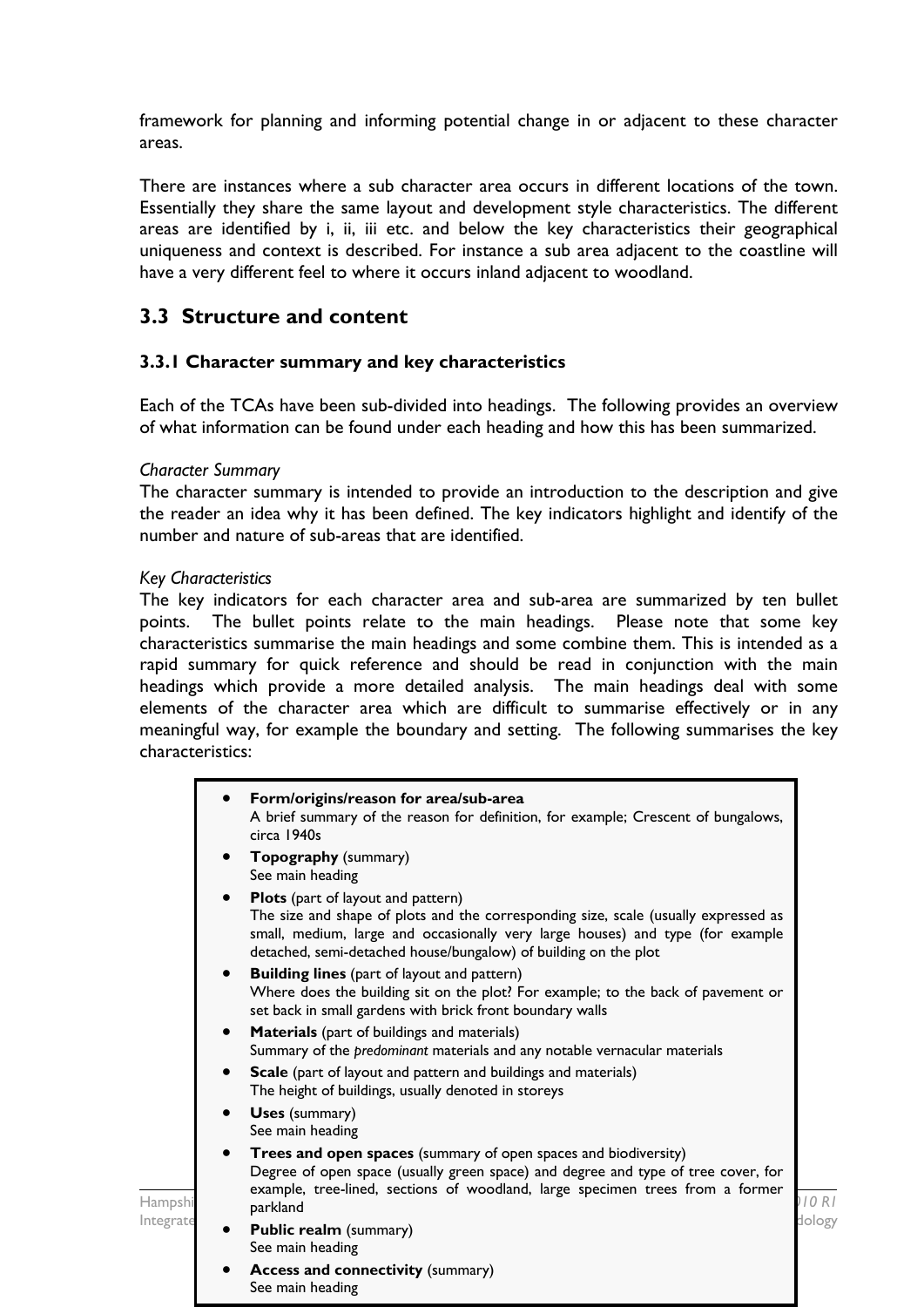### **3.3.2 Main headings**

The following summarises the type and level of information provided under each of the following main headings provided for each character area. These headings are used for the character area only as they are intended to give an overview of the cohesiveness of the character and should explain how all the sub-areas relate to the character area.

#### *Boundaries and setting*

The orientation, where relevant, edges and relationship to other character areas is described. Yhe setting is described in terms of the wider context focussing on any views major views into or out of the character area and the subject/nature of these views

#### *Designations*

Scheduled Monuments are identified. Statutory listed buildings are briefly introduced, by Grade I, II\* and II and described where they have specific attributes which will aid understanding the areas heritage assets. Conservation area designations are identified and the extent of coverage is described in each case.

### *Townscape types present*

A list of the TCTs present within the character area.

### *Topography*

The shape and degree of change to the landform throughout the character area and summarized in sub-areas. Described in more detail when the topography creates significant opportunities for views from and to places, spaces or buildings or where a particular aspect of development is revealed, for example, roofscape on looking down over houses

### *Layout and Pattern*

The general arrangement of streets and the plots lining these streets is described. The orientation of the houses and their position on the plot is described with particular reference to the building line. The building line is an important aspect of the perception of a street and its formality or informality can have a significant influence on the character of an area or sub-area.

### *Buildings and materials*

The predominant types of material are described, distinguishing where necessary between traditional (vernacular) and modern. The colour, textures, patterning, building techniques, locally distinctive building methods and/or use of materials (for example the use of thatch) are mentioned where they are felt to contribute to the character of the area.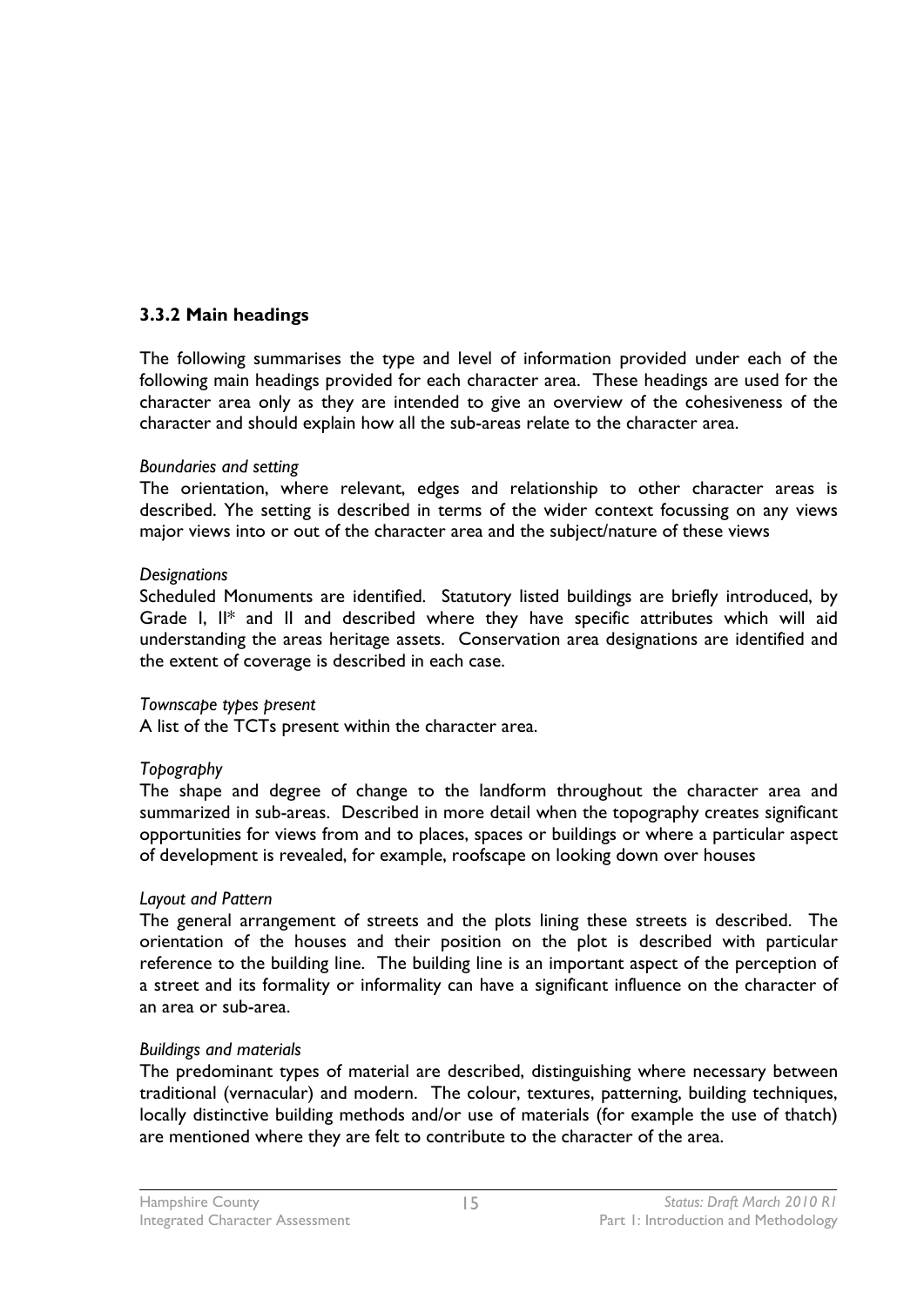#### *Predominant land use*

Type and range of uses and how the mix affects the vitality/busyness or otherwise and also the sense of neighbourhood/community identity/culture.

#### *Public realm*

Description of the public realm using key indicators; presence of older or high quality surface treatments, parking provision, for example, is there on-street parking or the presence of grass verges? Are street-trees present? How well-defined is the public realm, for example, are pavements lined by mature hedges and trees, strong boundaries? Street furniture, signage, legibility, modern surface treatments, boundary treatments, hard or soft landscaping noted where it is present.

#### *Open space*

The presence and extent (rough size) of parks and gardens, both public and private, is identified, particularly of any sites that are included on the *Register of parks and gardens of special historic interest* (compiled by English Heritage), and their contribution described. Domestic gardens, front and back, are described particularly where boundaries and trees within private spaces make a significant contribution to the public realm

Within this section trees, hedges and street greenery, not only in public places, but on private land as well are described. Important single trees and groups are identified and described where appropriate. Their broad species/type – broad leaf, specimen, conifer, ornamental is described when this is considered character defining.

#### *Biodiversity*

The importance of mainly green spaces and waterways are described in terms of their potential for sustaining wildlife. Statutory and local designations are identified and the degree of connectivity of natural habitats is defined placing importance on the presence of green corridors in even the most densely developed areas.

### *Access and connectivity*

Access to the character area or sub-area is summarized in general terms; excellent, good, reasonable or poor. This is measured against vehicle users and pedestrian access. Connectivity is summarized in terms of both the vehicle user (where useful) and pedestrian. The presence of public rights of way is noted, major footpath networks, the quality and legibility of areas and the ability to get across the character area or sub-area and into and out of the area is summarized also mostly in general terms; excellent, good, reasonable or poor. The reason for the connectivity classification is summarized, for example: "*This character area is very poorly connected due to the restricted access to military personnel for much of the area.".*